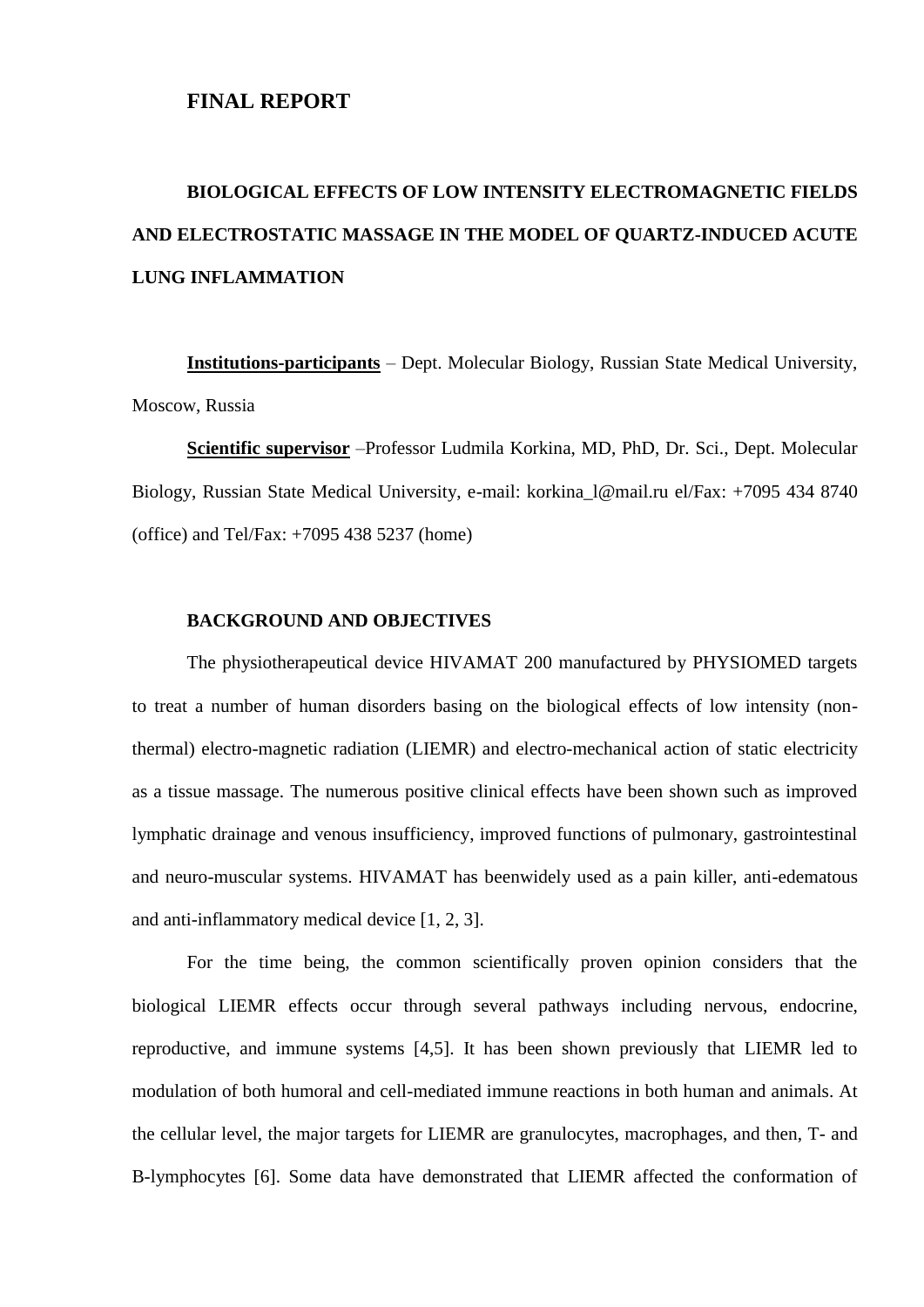proteins on the cellular surface. Due to it, the interaction between receptors and agonists was modulated. The changes in the receptor-agonist interaction inevitably lead to the modulation of signal transferring and responsive induction of nuclear factors and enzymes [7]. Calcium transporting system was recognized as a sensor of the interaction of electro-magnetic field with living matter [8]. As a result, the main cellular reactions such as oxygen and nitric free radical, inflammatory mediators production, ATP synthesis and protein phosphorylation are effected by LIEMR [9].

On the other hand, imbalance of all above mentioned cellular processes seems to play a key role in the pathogenesis of small airway and pulmonary diseases such as asthma, chronic obstructive pulmonary disease, acute and chronic lung inflammation, interstitial fibrosis, induced, for example, by inhaled dust particles. One of the most spectacular examples of such agents are crystalline silica (quartz) leading to acute lung inflammation, lung fibrosis (silicosis), and lung cancer.

Inflammatory cells like alveolar macrophages, granulocytes, and lymphocytes are thought to be crucial in the pathogenesis of quartz-induced and some other inflammatory lung diseases. In asthma, for example, the increase in the number of eosinophils correlates with the development of bronchial hyper-responsiveness and following constriction [10]. In the lung inflammation and obstructive bronchitis, neutrophils appear to play a leading role since their number is highly increased, and the release of a variety of inflammatory mediators including the most deleterious hydroxyl radicals and peroxynitrite has been reported in numerous publications [11].

Recent findings have indicated that these inhaled quartz particles themselves can cause the production of reactive oxygen species (ROS) that leads to the depletion of antioxidants causing oxidative stress in the epithelial cells in the lung and that this is an important mechanism for the initiation of inflammation [12]. Following this initial oxidative stress, the epithelial cells produce inflammatory mediators that cause infiltration of inflammatory cells, such as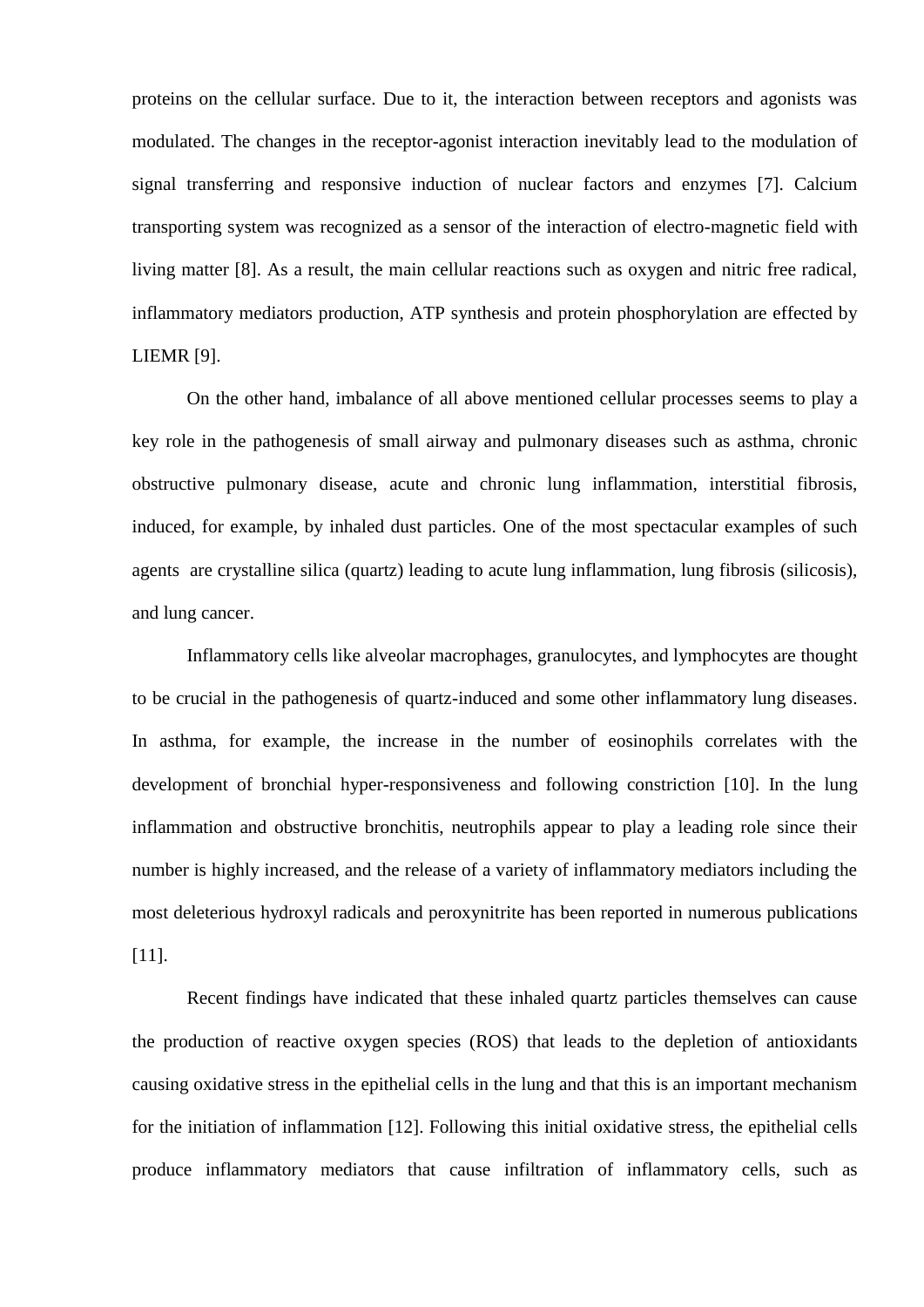macrophages and neutrophils in the lung tissue. The inflammatory cells that migrate to the lung may eventually contribute further to the oxidative stress at the site of particle deposition and, in the case of generalization of the process on systemic level – in the blood. The major functions of macrophages are to engulf and digest pathogens (phagocytosis). During the complex process of phagocytosis, macrophages generate ROS and proteases and control the extracellular environment through the release of cytokines. The oxidative stress that arises in epithelial cells from overproduction of ROS may initiate damage to cell membranes in the form of lipid peroxidation. As a result, a depletion of the major antioxidant in the lung, reduced glutathione (GSH) occurs. Oxidative stress leads to activation of redox sensitive transcription factors such as nuclear factor-kB (NF-kB) and activator protein-1 (AP-1) that control the transcription of proinflammatory and proliferative genes [13]. Thus, inflammation started from quartz-induced oxidative stress contributes to fibrosis and cancer.

In the present work, some cellular and molecular effects of low intensity electromagnetic fields and electrostatic massage provided by HIVAMAT 200 were studied in the wellestablished experimental model of quartz-induced acute lung inflammation

#### **MATERIALS AND METHODS**

*Equipment under investigation*: HIVAMAT 200 Physiomed Elektromedizin, Germany.

*Reagents* of analytical grade *and quartz particles* were purchased from Sigma Co. (Italy).

*Animals.* 28 male Wistar rats were maintained under controlled environmental conditions with a 12 h dark/light cycle. Food and water were available ad libitum.

*Study design.* Animals were divided into three groups: normal (6 animals), control (12 animals) – with quartz inflammation, experimental  $(12 \text{ animals})$  – quartz + HIVAMAT treated. When 7 week old (weighing 180-220g), animals were lightly anaesthetized with ethyl ether and intratracheal instillation of quartz (50 mg/ml; 1 ml per rat) was performed. Normal rats were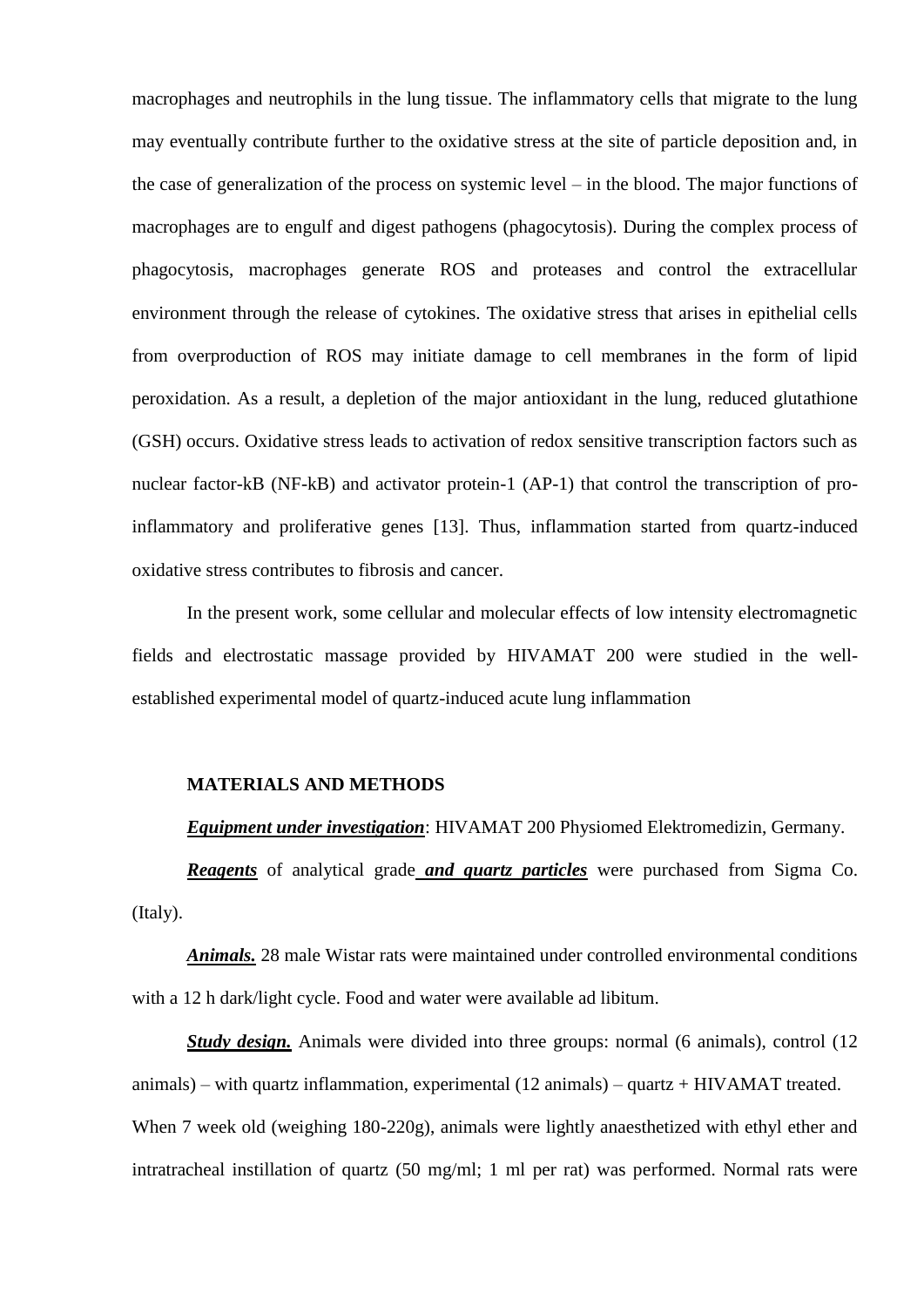instilled with only PBS. Animal of experimental group were treated with HIVAMAT (3 min: 60 sec rise from 20 to 80 Hz, 60 sec – 80 Hz, 20 sec return to 20 Hz). The procedure was repeated daily from the second till last day of experiment without any anaesthesia.

At day 4 were analyzed six animals from control and six animals from experimental groups. At day 9 – six animals from each group including normal. At day of analysis animals were given ether anaestesia. Then, the lungs were cannulated via the trachea and perfused for 10 times with 5 ml aliquots of PBS, and bronchoalveolar lavage (BAL) was obtained. The BAL fluid was drained passively by gravity and the procedure was repeated two times, giving a total BAL volume of 10 ml. Then animals were sacrificed, and blood and lung tissue were collected. BAL fluid was centrifuged twice: 400 g, 15 min to collect cells, followed by 1000 g to obtain supernatant which was analyzed for lung injury parameter (total protein), MDA content and GPx activity. Lung tissue was homogenized, and the MDA and GSH content were analyzed. Part of the blood was used for CL analysis, plasma was separated by centrifugation  $(400 \text{ g}, 15 \text{ min})$  and the MDA content was determined.

#### *Methods of BAL analysis*

#### **a) Number of neutrophils in BAL cells**

Total cell number per ml of the BAL fluid was calculated using hemocytometer chamber and viability was assessed by trypan blue dye exclusion.

#### **b) Level of protein in BAL**

Total protein was analysed according to the method described by Lowry [14] using Sigma Kit no.690-A.

#### **c) Determination of MDA in BAL**

The estimation of MDA was carried out by the TBARS method [15]. TBA reacts with MDA, one of the aldehyde products of lipid peroxidation in BAL, to give a colored product which was extracted in butanol and absorbance measured spectrophotometrically at 530 nm. Briefly, to 0,1 ml of BAL, 1,5 ml of orto-phosphoric acid and 0,5 ml of 0,2% TBA were added. The mixture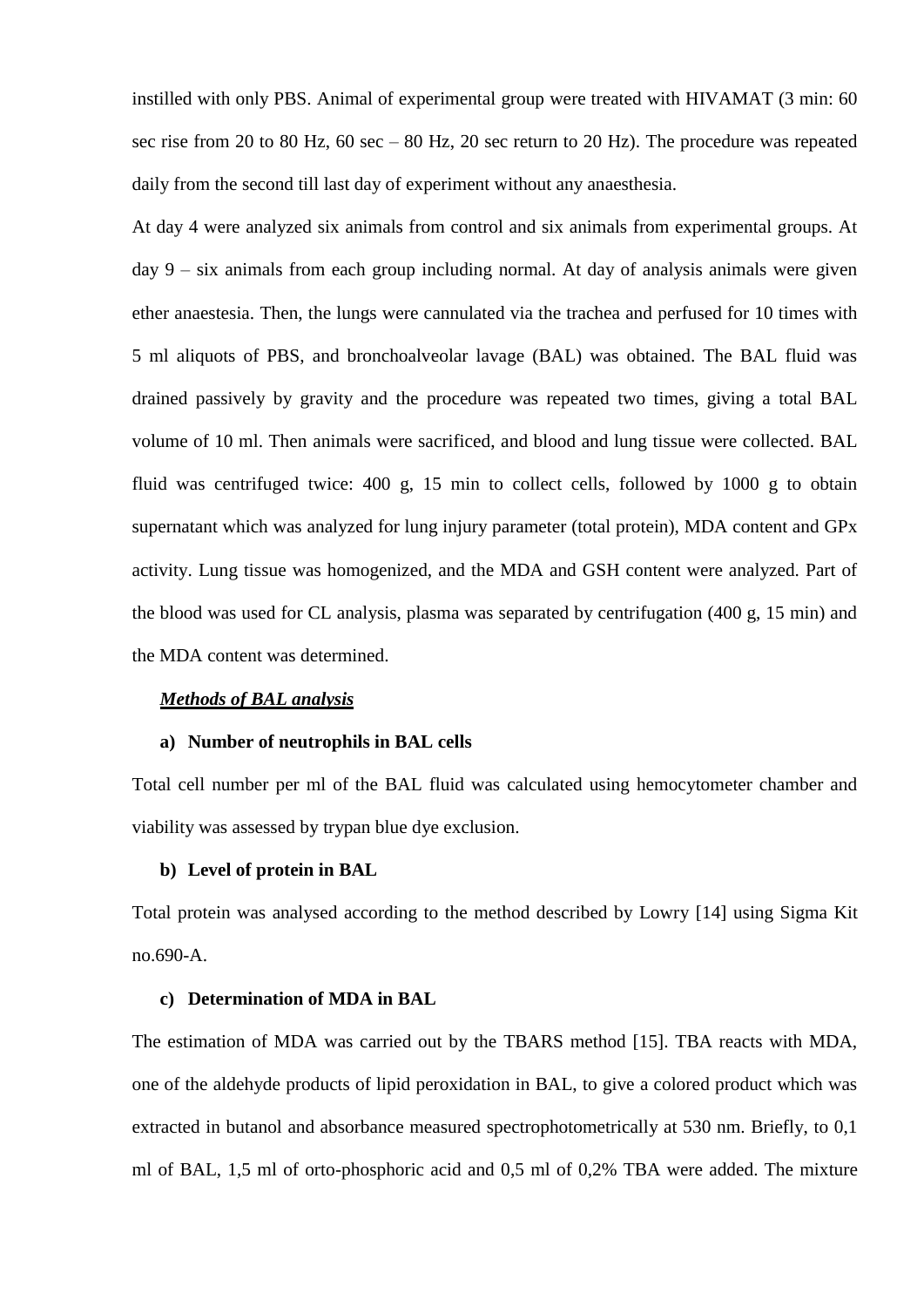was heated in a boiling water bath for 30 minutes. After cooling, the resultant chromogen was extracted with 2 ml of n-butyl alcohol and the separation of the organic phase was done by centrifugation at 800 g for 10 minutes. Absorbance of the butyl alcohol extract of samples was measured at 532 nm against distilled water as blank. The concentration MDA in the sample was calculated taking into account the value of molar extinction coefficient (1,56 x  $10^5$ ).

#### **d) Activity of glutathione peroxidase (GPx) in BAL**

Lavage GPx activity was determined using method [16]. This method is based on that of GPx catalyses the oxidation of gletathione by tert-butyl-hydroperoxide in the presence of glutathione reductase and NADPH. The oxidised gletathione is immediately converted to the reduced form with a concomitant oxidation of NADPH to NADP+. The decrease in absorbance at 340 nm is measured. GPx activity was expressed in as units/mg protein.

#### *Method of lung tissue analysis*

#### **a) Determination of GSH level in lung tissue**

GSH concentration in lung tissue was analyzed using method [17]. According to this method GSH reacts with Ellman's reagent (5,5'-dithiobis(nitrobenzoic acid) or DTNB) to produce a chromophore TNB with maximal absorbance at 412 nm. The concentration of GSH was determined by calculating from the linear equation generated from several standards of glutathione and expressed as umol GSH/mg protein.

#### *Methods of blood analysis*

#### **a) Evaluation of chemiluminescence (CL) of whole blood**

*Whole blood generated oxygen species* were studied by luminol-dependent chemiluminescnce [18]. 10 µl of freshly drawn human blood were mixed with 0.980 ml of Hanks' balanced salt solution containing 5 x  $10^{-5}$  M luminol and spontaneous CL was determined. The free radical generation was induced by adding 10µl of PMA (final concentration, 10 nM). The chemiluminescence response to the phorbol ester was registered continuously for 30 min at  $t^{\circ}$ =37 $^{\circ}$ C and stirring. The results were expressed as relative units.

**b) Determination of MDA in plasma** was carried out as for BAL, but 100 ul of plasma instead of 100 ul of BAL was taken to analyze.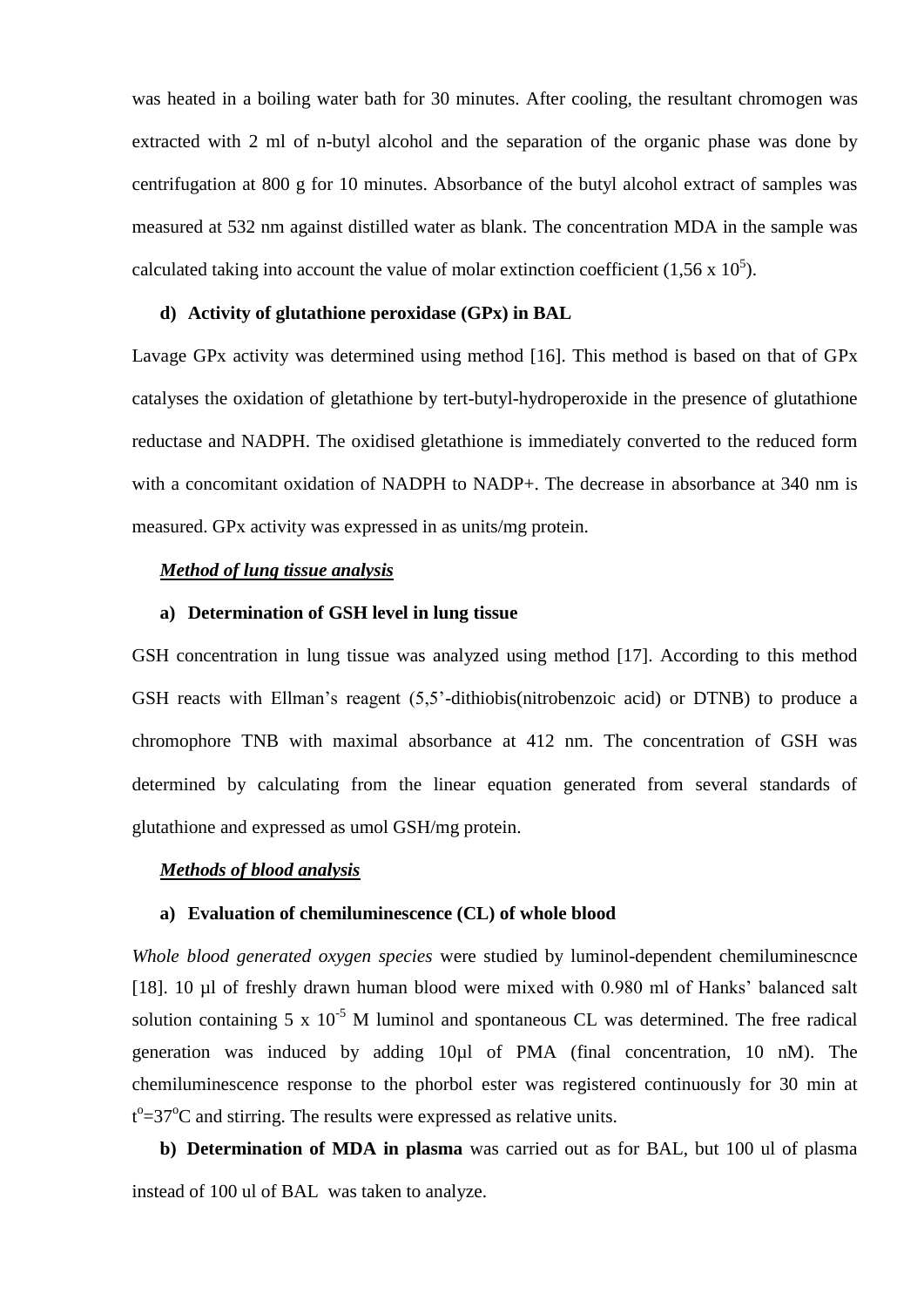#### **RESULTS AND DISCUSSION**

#### **Inflammatory Activity of Quartz and Effect of HIVAMAT 200**

Neutrophils migrate in the lung tissue when inflammation is started. As shown in Table 1, quartz induced more than 8-fold increase of neutrophils content (expressed as percent of PMN in BAL total cell number) of the control animals as compared to normal value. The number of neutrophils in BAL demonstrated the significant inflammatory potential of the quartz particles ( $p$ <0.05), which had maximal value at  $4<sup>th</sup>$  day of the experiment and remained at an almost constant level until the end of observation. HIVAMAT 200 treatment resulted in remarkable decreasing of lung inflammation: neutrophils percentage dropped in 1,6 times at  $4<sup>th</sup>$  day and in 3.36 times at  $9<sup>th</sup>$  day of the experiment.

Table 1. Number of neutrophils in BAL cells of normal, quartz and quartz+HIVAMATtreated animals.

| Group        | Neutrophils contents, % |                    |
|--------------|-------------------------|--------------------|
|              | 4 day                   | 9 day              |
| Control      | $39.1 \pm 11.0*$        | $36.8 \pm 6.3*$    |
| Experimental | $24.5 \pm 6.5$ ***      | $11.5 \pm 3.1$ *** |
| Normal       | $4.5 \pm 2.1$           |                    |

 $*$ p<0.05 vs. norma

\*\*p<0.05 vs. control group

#### **Protein Level in BAL**

Another sign of inflammation is a protein level in BAL. The results of its analyses are collected in Table 2. We registered that quartz inhalation leads to accumulation of the protein in lavage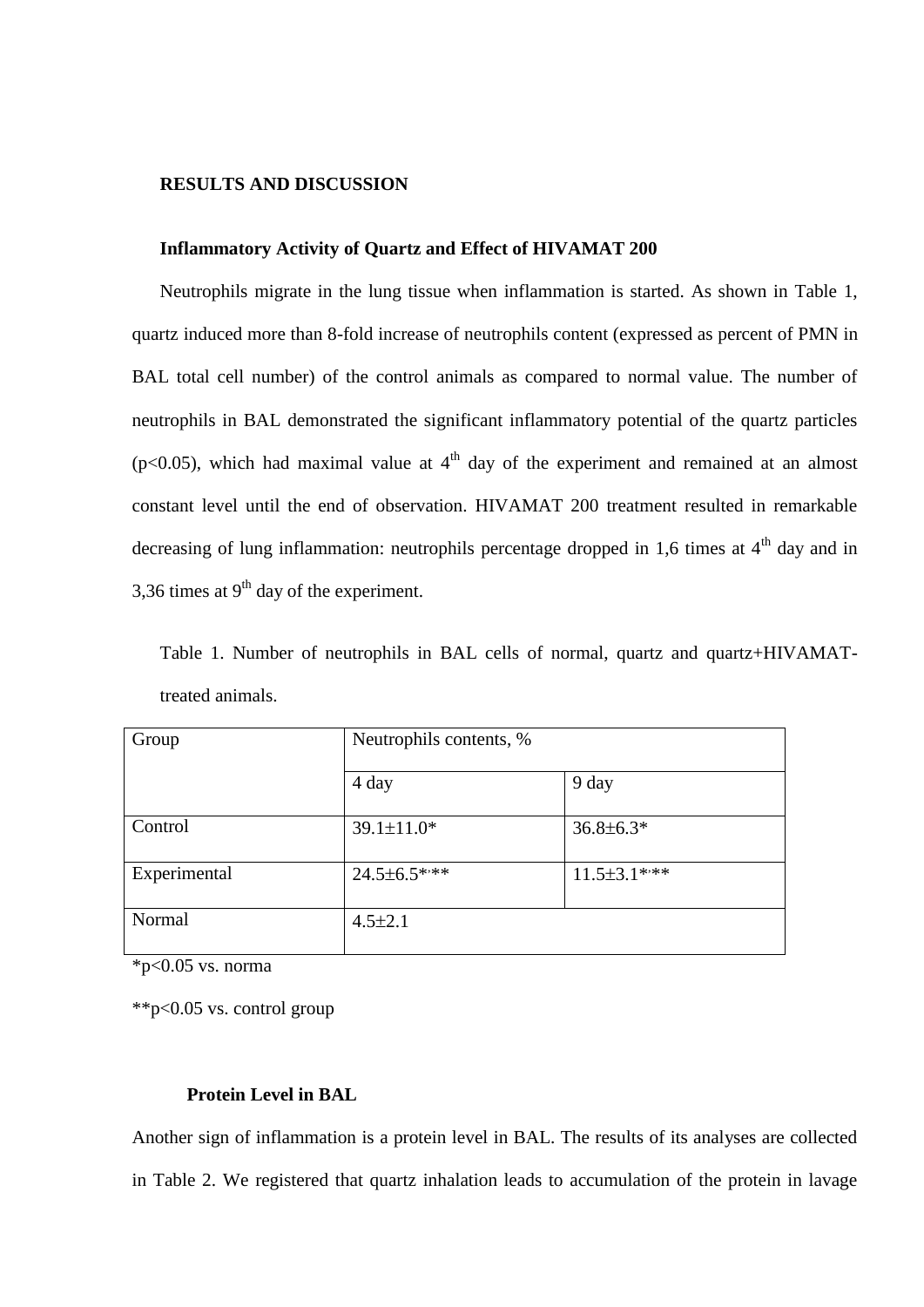fluid which depend on increased permeability of blood vessels induced by inflammatory mediators. Level of protein in BAL increased during the experiment. It is necessary to stress that there was significant difference between the animals treated with quartz alone and quartz+HIVAMAT. Investigated equipment had ability to reduce pathological effect of quartz but not to normal value.

| Group        | Protein in BAL, mg/ml |                       |
|--------------|-----------------------|-----------------------|
|              | 4 day                 | 9 day                 |
| Control      | $0.42 \pm 0.27*$      | $0.66 \pm 0.20*$      |
| Experimental | $0.31 \pm 0.19$ ***   | $0.49 \pm 0.21$ ***** |
| Normal       | $0.29 \pm 0.14$       |                       |

 $*$ p<0.05 vs. norma

\*\*p<0.05 vs. control group

\*\*\* p=0.08 vs. control group

Since our study of the neutrophils number and protein level in BAL of control animals indicated that quartz induced strong inflammatory reaction in lung tissue and HIVAMAT 200 significantly reduced this process we analyzed redox status of organism of the experimental animals because well known that it must reacts to ROS-production during the inflammation. Under normal circumstances, there is a delicate balance between ROS formation and antioxidant defenses in lung. When the generation of ROS is overwhelming, as in the case of quartz exposure, or the antioxidant defense mechanism is impaired, an oxidative stress is induced, resulting in cell injury.

#### **GSH content in lung tissue.**

GSH is among the most important antioxidants in organism due to its potent antioxidant capacity, close involvment in many cellular functions, and abundance in tissues and cells [19]. It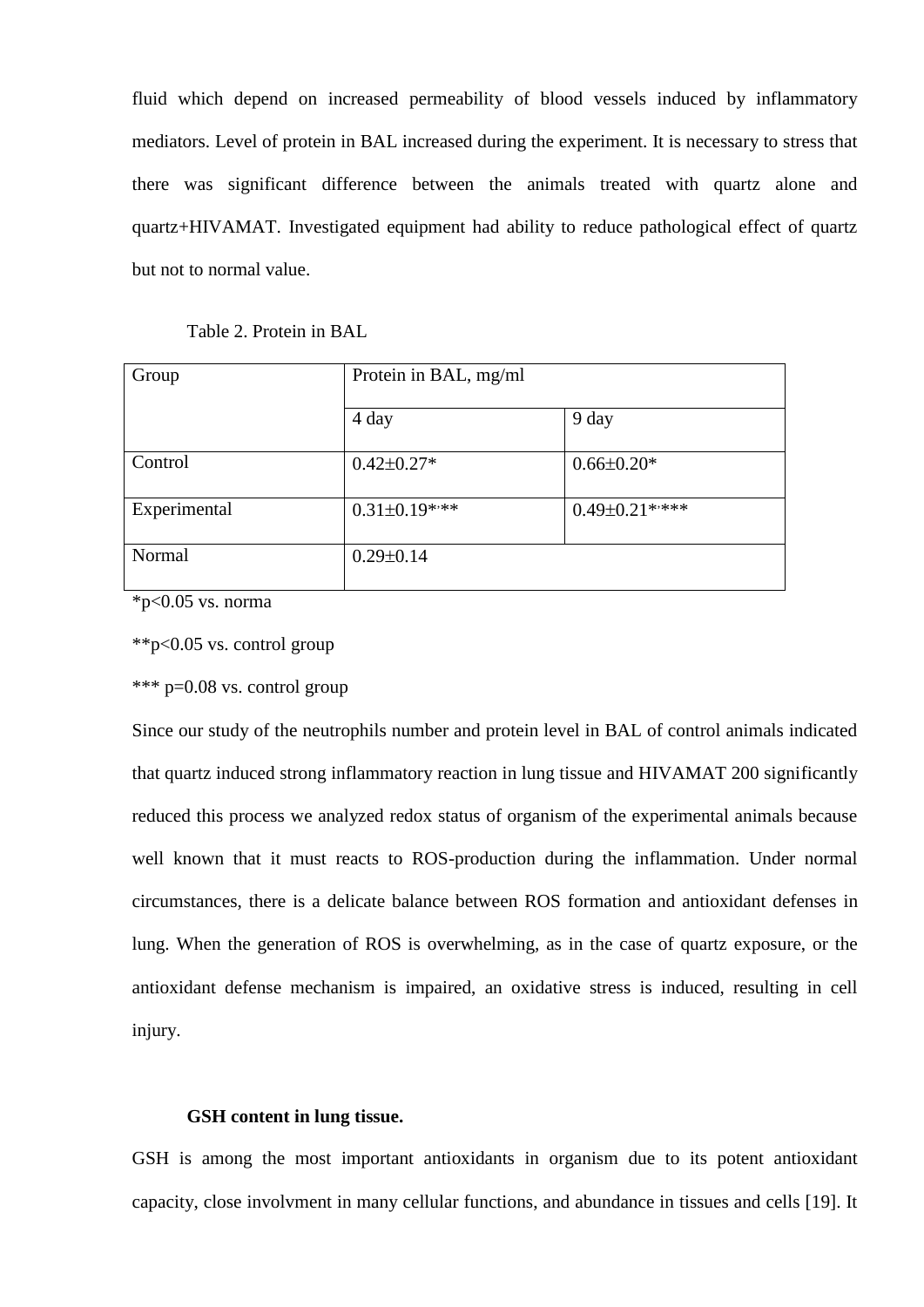is well known that GSH plays an important role in the antioxidant mechanism in lung. For instance, it has been noted that the epithelial lining fluid of normal lungs contains very high concentrations of this tripeptide, - 100 times higher than that found in the extracellular fluid of many other tissues [20]. Some recent studies showed the involvement of GSH in silica-induced lung injury [21]. Our data indicated that lung tissue had depleted GSH content after quartz inhalation (Table 3). HIVAMAT 200 leaded to the rise of GSH level and therefore strengthened the antioxidant defense on the organ level.

| Table 3. Concentration of GSH in lung tissue |                                  |
|----------------------------------------------|----------------------------------|
| up                                           | GSH in lung tissue, umol/mg prot |

| Group        | GSH in lung tissue, umol/mg protein |                  |
|--------------|-------------------------------------|------------------|
|              | 4 day                               | 9 day            |
| Control      | $5.11 \pm 0.64*$                    | $5.05 \pm 0.21*$ |
| Experimental | $7.55 \pm 1.16$ ***                 | 7.94±0.88*****   |
| Norma        | $9.72 \pm 1.10$                     |                  |

 $*$ p<0.05 vs. norma

\*\*p=0.02 vs. control group

\*\*\*p<0.05 vs. control group

### **Activity of Glutathione Peroxidase in BAL**

Mechanism of defense action of GSH tightly connects to activity of GPx. This enzyme together with GSH participates in the lipid peroxides utilization. Table 4 illustrates a statistically significant decrease of the GPx activity in the control group at  $4<sup>th</sup>$  day after quartz exposure. HIVAMAT 200 improved the situation and increased GPx activity but not to normal value.

Table 4. Glutathione peroxidase (GPx) in BAL

| Group | GPx, U/mg protein |       |
|-------|-------------------|-------|
|       | 4 day             | 9 day |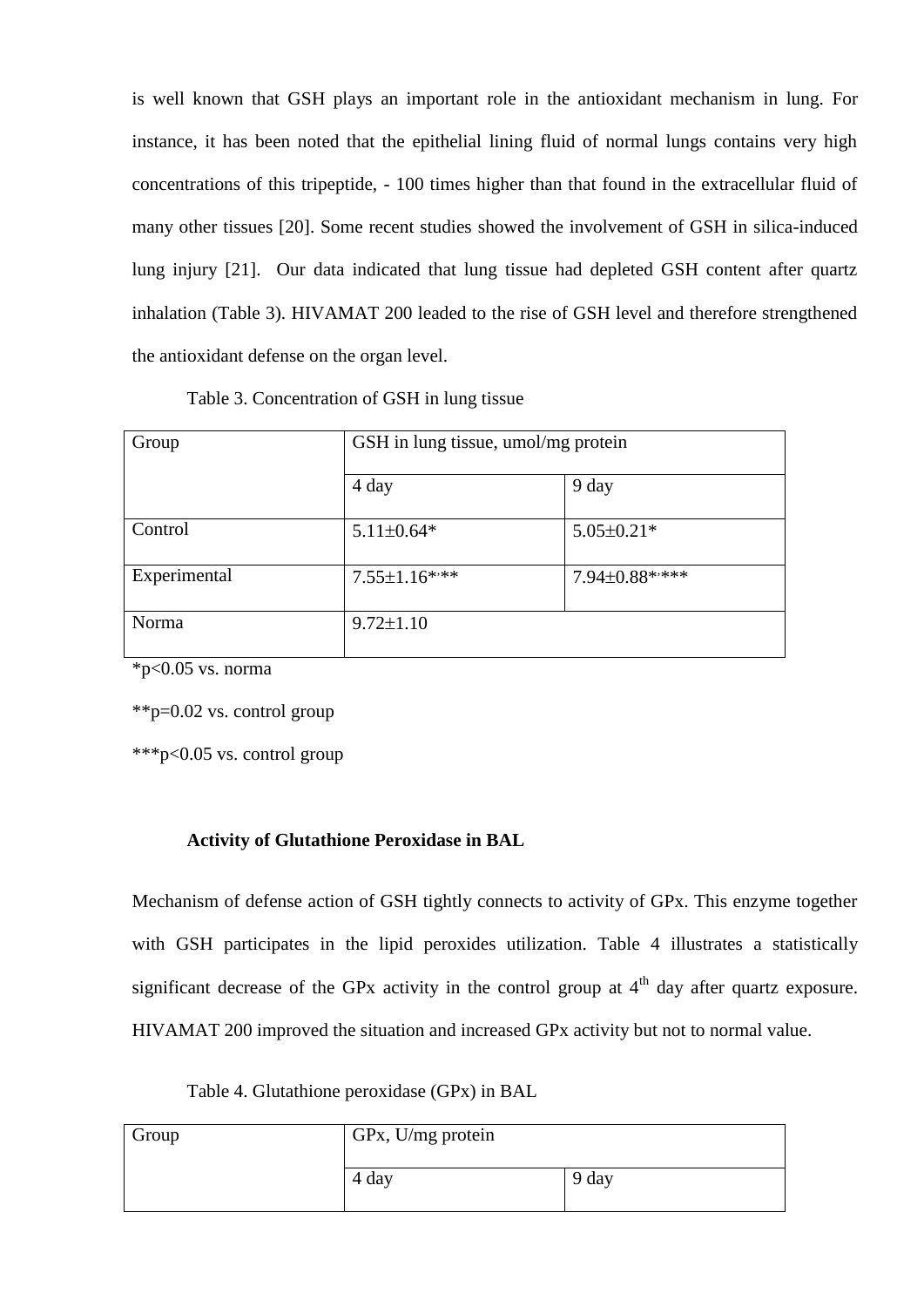| Control      | $0.10 \pm 0.06*$ | $0.23 \pm 0.11$ |
|--------------|------------------|-----------------|
| Experimental | $0.15 \pm 0.14$  | $0.18 \pm 0.07$ |
| Norma        | $0.27 \pm 0.12$  |                 |

 $*$ p<0.05 vs. norma

#### **Lipid Peroxidation in BAL and plasma**

The result of disbalance between ROS production and processes of ROS neutralization in lipid phase of lung tissue is a peroxidation of its lipids. In our study we found that quartz activated peroxidation and induced accumulation of the peroxidation products in BAL fluid and, in the case of deep disturbance, in the blood. All animals from the control and experimental groups had very high content of MDA (more then 5 times as compared to ) both in BAL and in blood at 4<sup>th</sup> day of the observation. By the end of the experiment level of lipid peroxidation did not differ significantly of normal value (Tables 5 and 6).

Table 5. MDA in BAL

| Group        | MDA, umol/g protein |                 |
|--------------|---------------------|-----------------|
|              | 4 day               | 9 day           |
| Control      | $2.15 \pm 1.14*$    | $0.49 \pm 0.06$ |
| Experimental | $2.42 \pm 0.45*$    | $0.68 \pm 0.29$ |
| Normal       | $0.48 \pm 0.14$     |                 |

 $*p<0.05$  vs. norma

| Table 6. MDA in plasma |  |
|------------------------|--|
|------------------------|--|

| Group   | MDA, umol/ml     |                |
|---------|------------------|----------------|
|         | 4 day            | 9 day          |
| Control | $2.01 \pm 0.60*$ | $1.34\pm0.16*$ |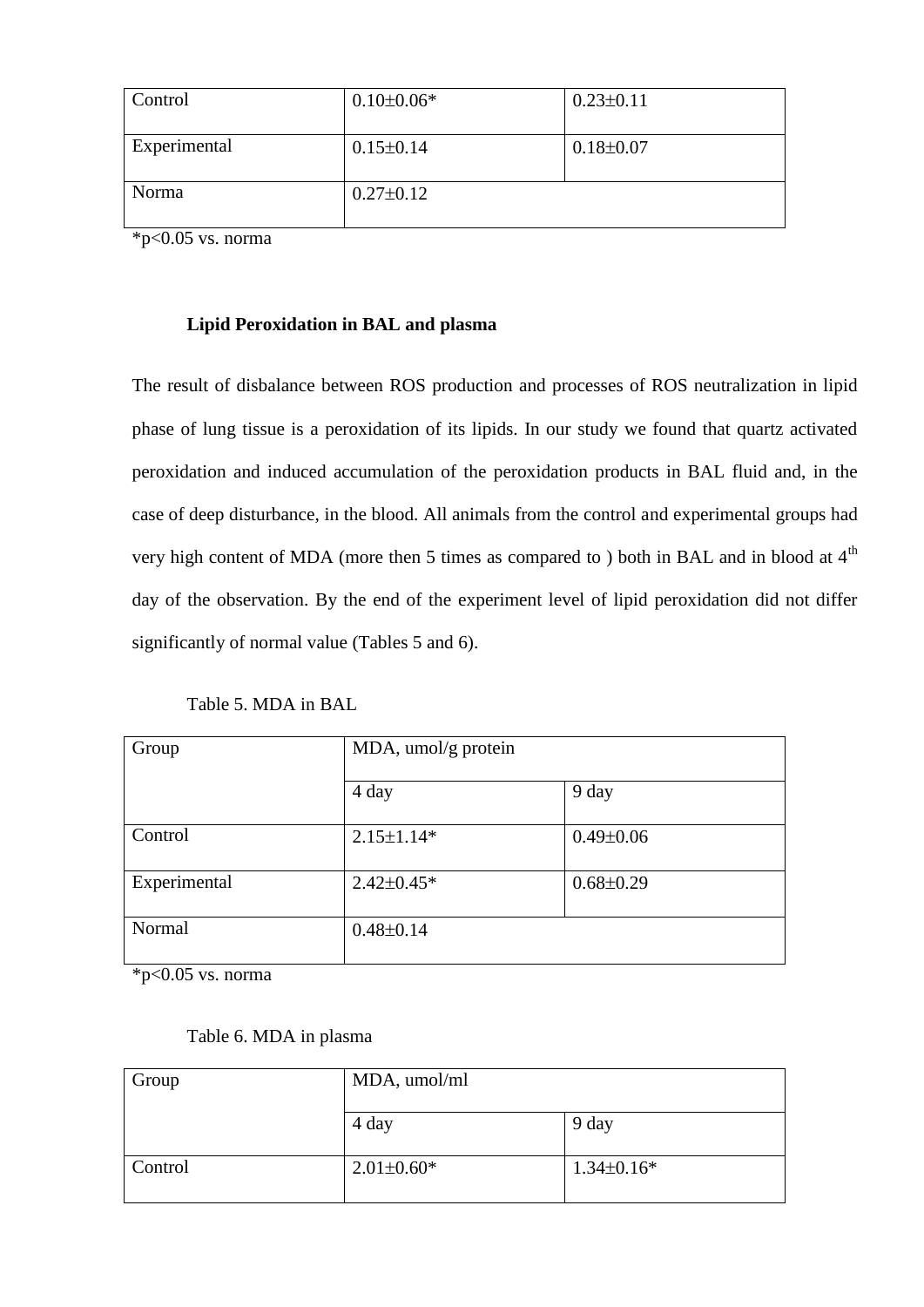| Experimental | $1.95 \pm 1.02$ | $1.55 \pm 0.26*$ |
|--------------|-----------------|------------------|
| Normal       | $1.07 \pm 0.26$ |                  |

 $*$ p<0.05 vs. norma

#### **ROS-generating activity of whole blood**

In this study, luminol-dependent CL test was used for the determination of free radical formation in blood. The results are summarized in Fig.7. As shown, quartz induced more then 4-fold increase of CL value that means significant rise of ROS-production by blood cells. Treatment of experimental quartz-inhaled animal with HIVAMAT 200 did not influence on such high level of free radical formation.

| Group        | CL of whole blood, units |           |
|--------------|--------------------------|-----------|
|              | 4 day                    | 9 day     |
| Control      | $162 \pm 58*$            | $77 + 25$ |
| Experimental | $206 \pm 104*$           | 183±88    |
| Normal       | 55±7                     |           |

Table 7. PMA-activated luminol-dependent CL of whole blood

 $*p<0.05$  vs. norma

#### **CONCLUSIONS**

The present study showed that the physiotherapeutical device HIVAMAT 200 substantially suppressed both local inflammation in the lungs and redox imbalance induced by quartz in the lungs of experimental rats evidenced by the decrease of neutrophil content, protein level, and GPx activity in the BAL fluid as well as by the increase of GSH concentration in the lung tissue. At the same time, HIVAMAT 200 did not affect generalized oxidative stress in the blood.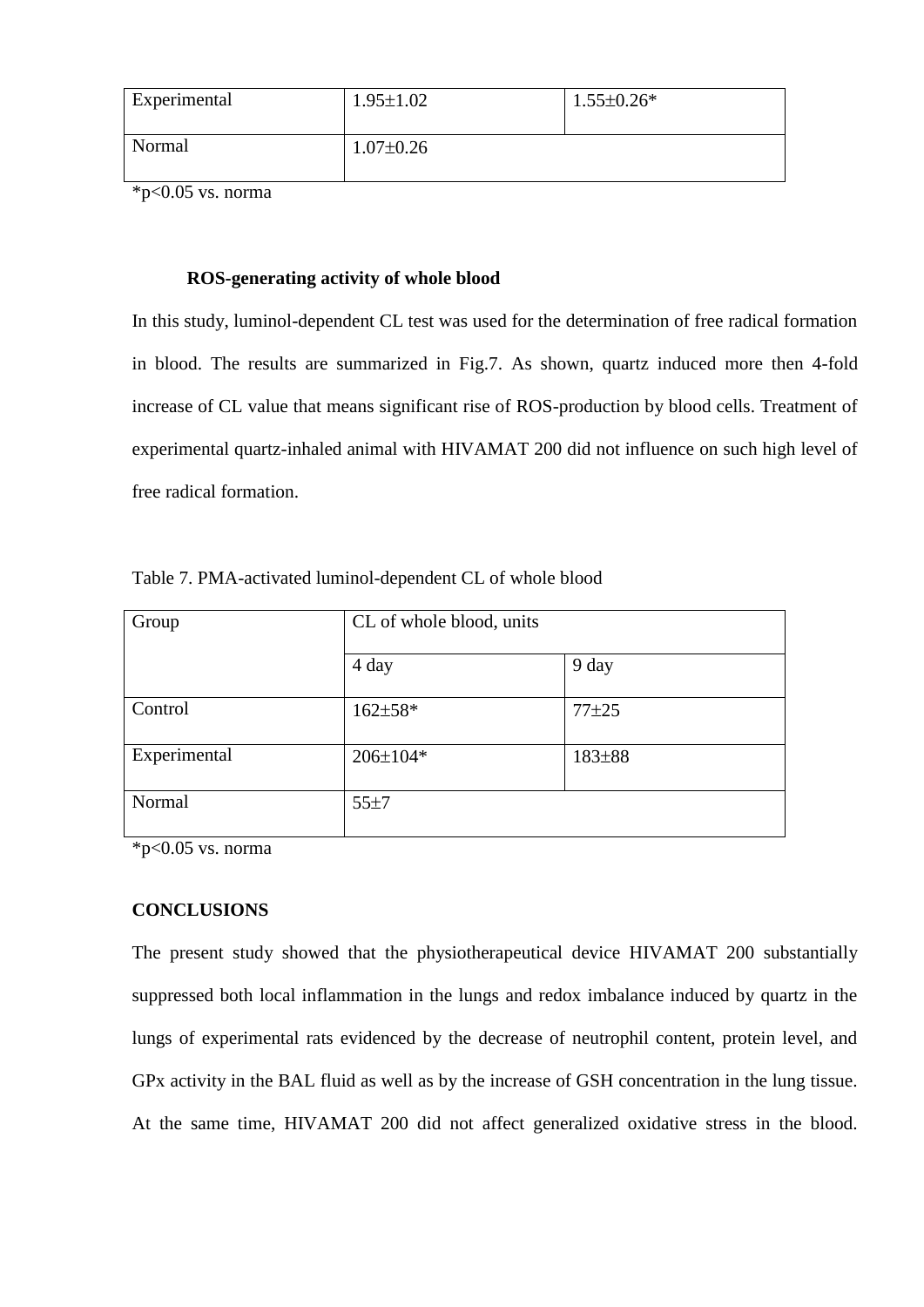HIVAMAT could be recommended for the treatment of acute lung inflammations of different origin in combination with conventional therapies.

#### **ABBREVIATIONS**

BAL - bronchoalveolar lavage, CL – chemiluminescence, DTNB - 5,5'-dithiobis(nitrobenzoic acid), GPx – glutathione peroxidase, GSH – glutathione, reduced, MDA – malonyl dialdehyde, PBS – phosphate buffer saline, PMN – polymorphonuclear cell, ROS – reactive oxygen species, TBA – thiobarbituric acid, TBARS – TBA reactive substances, TCA – trichliroacetic acid

#### **REFERENCES**

1. Aldrich T.E., Easterly C.E. Electromagnetic fields and public health. Environ.Health Perspect. 1987;75:159.

2. Lushnikov K.V., Shumilina Y.V., Yakushina V.S. et al. Effects of low-intensity ultrahigh frequency electromagnetic radiation on inflammatory processes. Bull Exp Biol Med. 2004; 137(4):364-6.

3. Johnson M.T., Waite L.R., Nindl G. Noninvasive treatment of inflammation using electromagnetic fields. Biomed Sci Instrum. 2004;40:469-74.

4. Walleczek J. Electromagnetic effects on cells of the immune system. FASEB J. 1992;6:3177.

5. Scardino M.S., Swaim S.F., Sartin E.A. Evaluation of treatment with a pulsed electromagnetic fields on wound healing. Am.J.Vet Res. 1998;59:1177-81.

6. Cadossi R., Bersani F., Cossarizza A. et al. Lymphocytes and low-frequency electromagnetic fields. FASEB J. 1992;6:2667.

7. Goodman R., Bassett C.A., Henderson A.S. Pulsing electromagnetic fields induce cellular transcription. Science, 1983;17;220(1603):1283-5.

8. Baureus Koch C.L., Sommarin M., Persson B.R. et al. Interaction between weak low frequency electromagnetic fields and cell membranes. Bioelectromagnetics. 2003;24(6):395-402/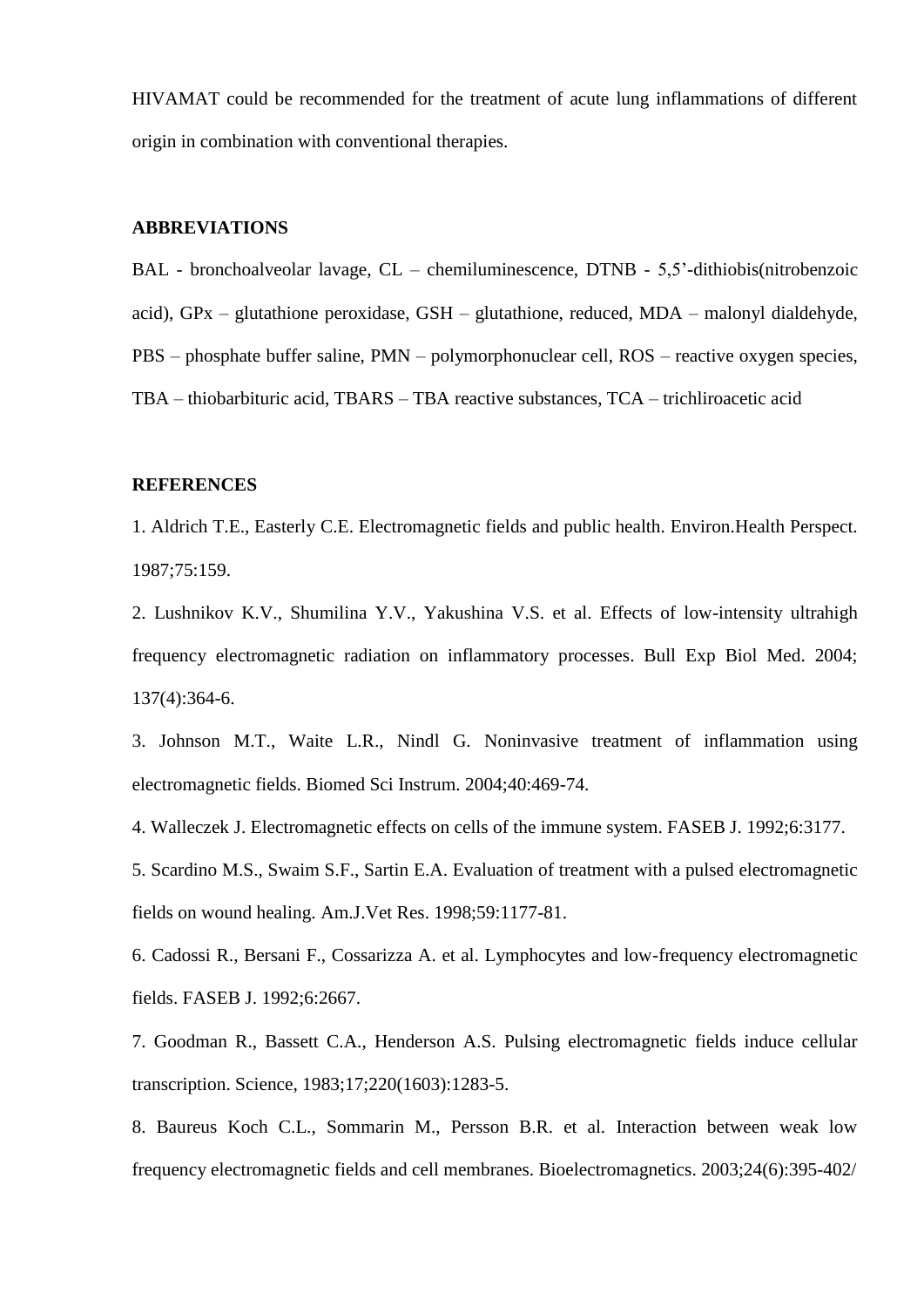9. Diniz P., Soejima K., Ito G. Nitric oxide mediates the effects of pulsed electromagnetic field stimulation on the osteoblast proliferation and differentiation. Nitric Oxide.2002;7(1):18-23.

10. C. Henderson, E. P. Ingenito, H. Atileh et al**.** Selected Contribution: How does airway inflammation modulate asthmatic airway constriction? An antigen challenge study. J Appl Physiol 2003;95: 873-882.

11. Atsushi Y., Mami Ohba, Xia Wu. Accumulation of platelets in the lung and liver and their degranulation following antigen-challenge in sensitized mice. British Journal of Pharmacology 2002;137: 146−152.

12. Anna Clouter<sup>[\\*,1](http://toxsci.oxfordjournals.org/cgi/content/full/63/1/#FN1)</sup>, David Brown<sup>\*</sup>, Doris Höhr Inflammatory Effects of Respirable Quartz Collected in Workplaces versus Standard DQ12 Quartz: Particle Surface Correlates Toxicological Sciences 2001;63:90-98.

13. Chen F., Lu Y., Demers L.M. at al. Role of hydroxyl radical in silica-induced inflammatory mediator production in macrophages. Biochem.Biophys.Res.Commun. 1995;214:985-992.

14. Lowry at al. J.Biol.Chem. 1951;193:265-275.

15. Uchiyama M., Mihara M. Analyt.Biochem. 1978, v.86, 271

16. Greenwald R.A. Handbook of methods for oxygen radical research – CRC Press, Florida, 1986, 291-302.

17. Beutler E., Duron O., Kelly B.M. Improved method for the determination of blood glutathione. J Lab Clin Med, 1963; 61(5):882-8.

18. Korkina L.G., Samochatova E.V., Maschan A.A. et al. J Leuk Biol. 1992;52(3):357-362.

19. Meister A., Anderson M.E. Glutathione. Annu.Rev.Biocjem. 1983;52:711-760.

20. Van Klaveren R.J., Demedts M., Nemery B. Cellular glutathione turnover in vitro, with emphasis on type II pneumocytes. Eur.Respir.J. 1997;10:1392-1400.

21. Boehme D.S., Maples K.R., Henderson R.F. Glutathione released by pulmonary alveolar macrophages in response to particles in vitro. Toxicol.Lett. 1992;60:53-60.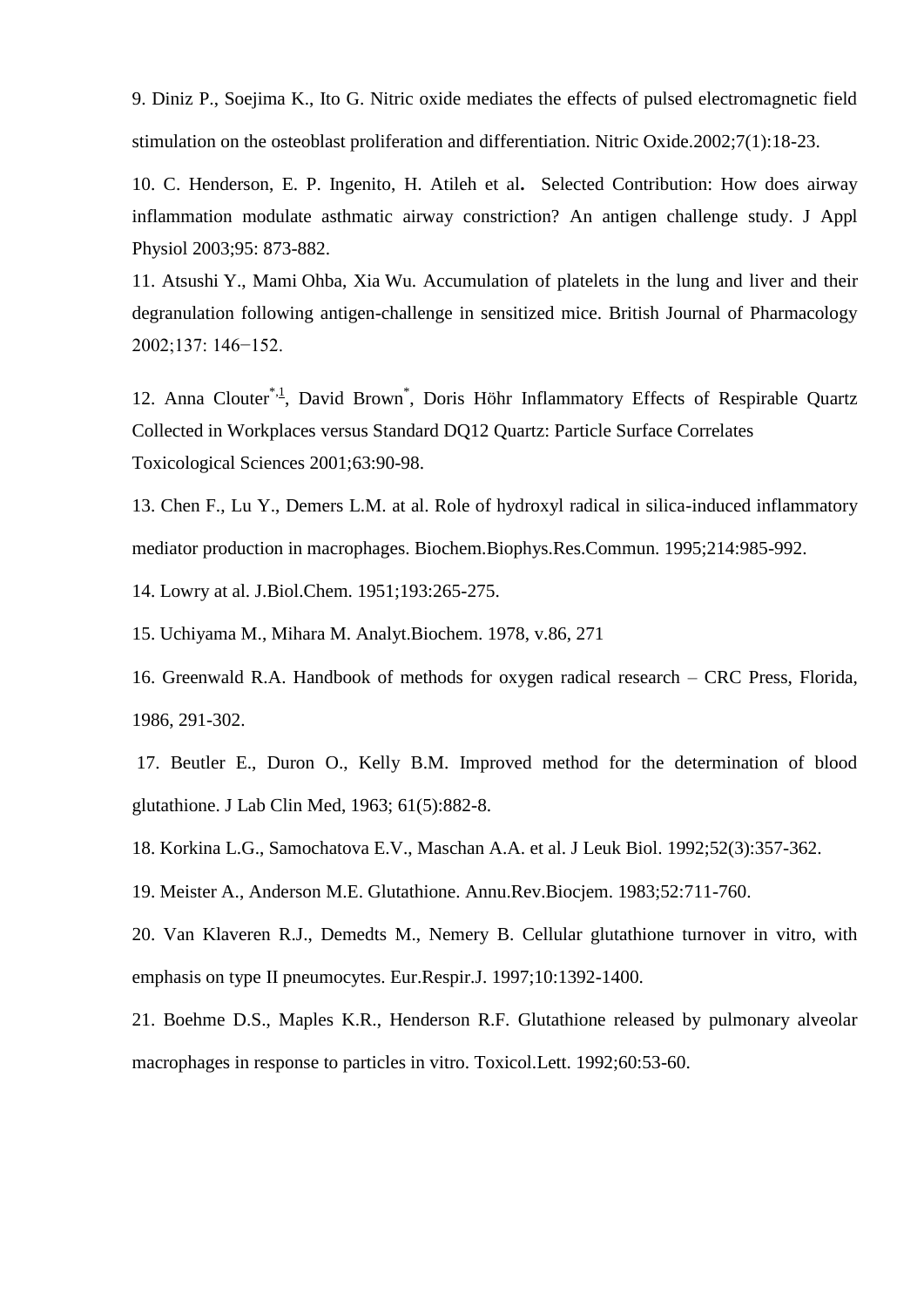# **Analysis of BAL**

|  | Table 1. Number of neutrophils in BAL cells (%). |  |
|--|--------------------------------------------------|--|
|--|--------------------------------------------------|--|

| Group              | Neutrophils contents, % |                 |
|--------------------|-------------------------|-----------------|
|                    | 4 day                   | 9 day           |
| Quartz             | $39.1 \pm 11.0*$        | $36.8 \pm 6.3*$ |
| $Quartz + HIVAMAT$ | $24.5 \pm 6.5$ ***      | $11.5\pm3.1***$ |
| Control            | $4.5 \pm 2.1$           |                 |

\*p<0.05 vs. control group

\*\*p<0.05 vs. Quartz group

# Table 2. Protein in BAL, mg/ml

| Group              | Protein in BAL cells, mg/ml |                      |
|--------------------|-----------------------------|----------------------|
|                    | 4 day                       | 9 day                |
| Quartz             | $0.42 \pm 0.27*$            | $0.66 \pm 0.20*$     |
| $Quartz + HIVAMAT$ | $0.31 \pm 0.19$ ***         | $0.49 \pm 0.21$ **** |
| Control            | $0.29 \pm 0.14$             |                      |

\*p<0.05 vs. Control group

\*\*p<0.05 vs. Quartz group

\*\*\* p=0.08 vs. Quartz group

Table 3. MDA in BAL,  $\mu$ m/g protein

| Group              | MDA, $\mu$ m/g protein |                 |
|--------------------|------------------------|-----------------|
|                    | 4 day                  | 9 day           |
| Quartz             | $2.15 \pm 1.14*$       | $0.49 \pm 0.06$ |
| $Quartz + HIVAMAT$ | $2.42 \pm 0.45*$       | $0.68 \pm 0.29$ |
| Control            | $0.48 \pm 0.14$        |                 |

 $\frac{1}{2}$  \*p<0.05 vs. Control group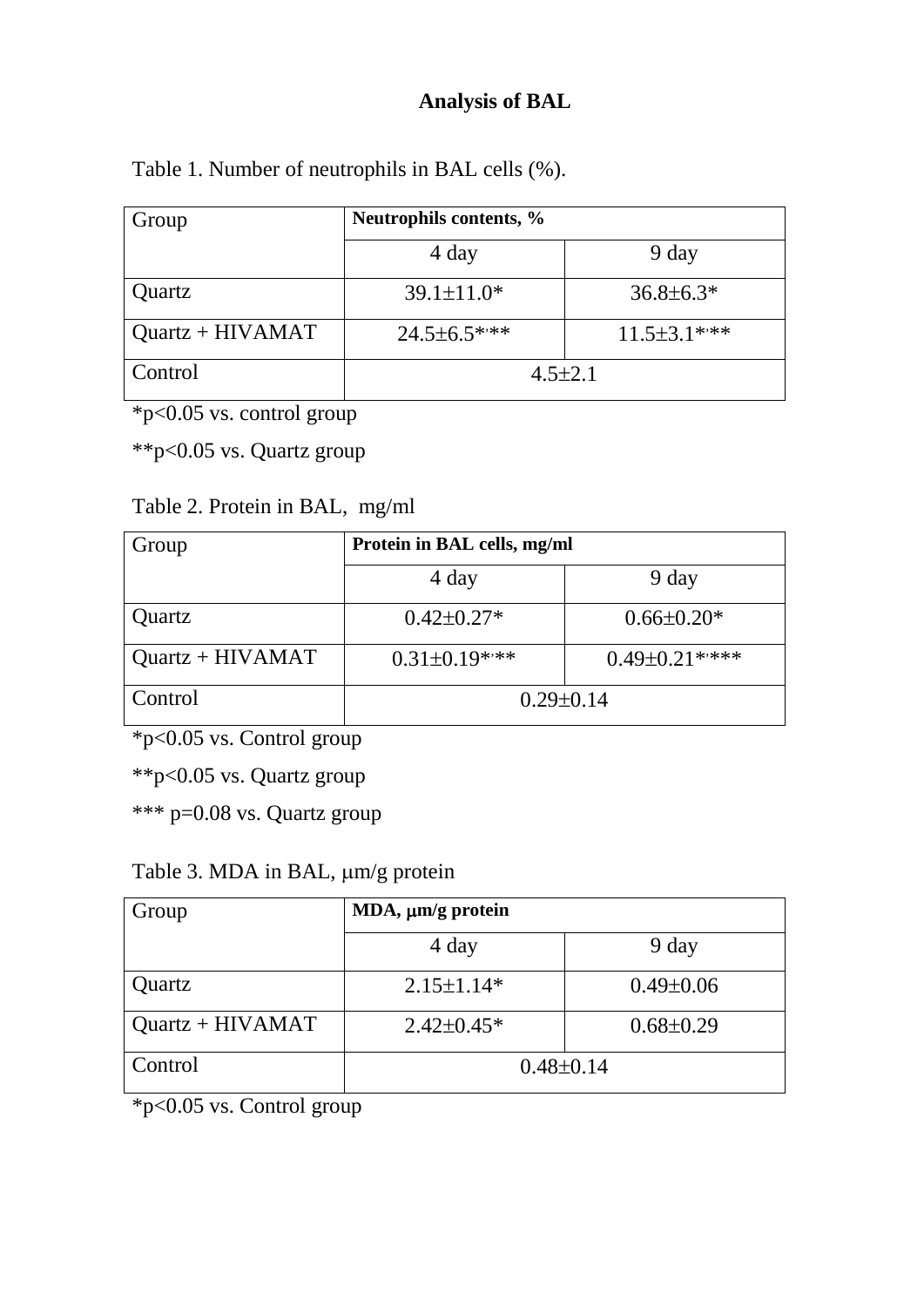| Group              | GPx, U/mg protein |                 |
|--------------------|-------------------|-----------------|
|                    | 4 day             | 9 day           |
| Quartz             | $0.10 \pm 0.06*$  | $0.23 \pm 0.11$ |
| $Quartz + HIVAMAT$ | $0.15 \pm 0.14$   | $0.18 \pm 0.07$ |
| Control            | $0.27 \pm 0.12$   |                 |

Table 4. Glutathione peroxidase (GPx) in BAL, U/mg protein

\*p<0.05 vs. Control group

## **Analysis of lung tissue**

Table 5. Glutathion (GSH) in lung tissue,  $\mu$ m/mg protein

| Group              | GSH in lung tissue, $\mu$ m/mg protein |                  |
|--------------------|----------------------------------------|------------------|
|                    | 4 day                                  | 9 day            |
| Quartz             | $5.11 \pm 0.64*$                       | $5.05 \pm 0.21*$ |
| $Quartz + HIVAMAT$ | $7.55 \pm 1.16$ ***                    | 7.94±0.88*****   |
| Control            | $9.72 \pm 1.10$                        |                  |

\*p<0.05 vs. Control group

\*\*p=0.02 vs. Quartz group

\*\*\*p<0.05 vs. Quartz group

### **Analysis of blood**

Table 7. Chemiluminescence of whole blood (CL) (luminol-PMA), arb. units

| Group              | CL of whole blood, arb. units |           |
|--------------------|-------------------------------|-----------|
|                    | 4 day                         | 9 day     |
| Quartz             | $162 \pm 58*$                 | $77 + 25$ |
| $Quartz + HIVAMAT$ | $206 \pm 104*$                | 183±88    |
| Control            | 55±7                          |           |

\*p<0.05 vs. Control group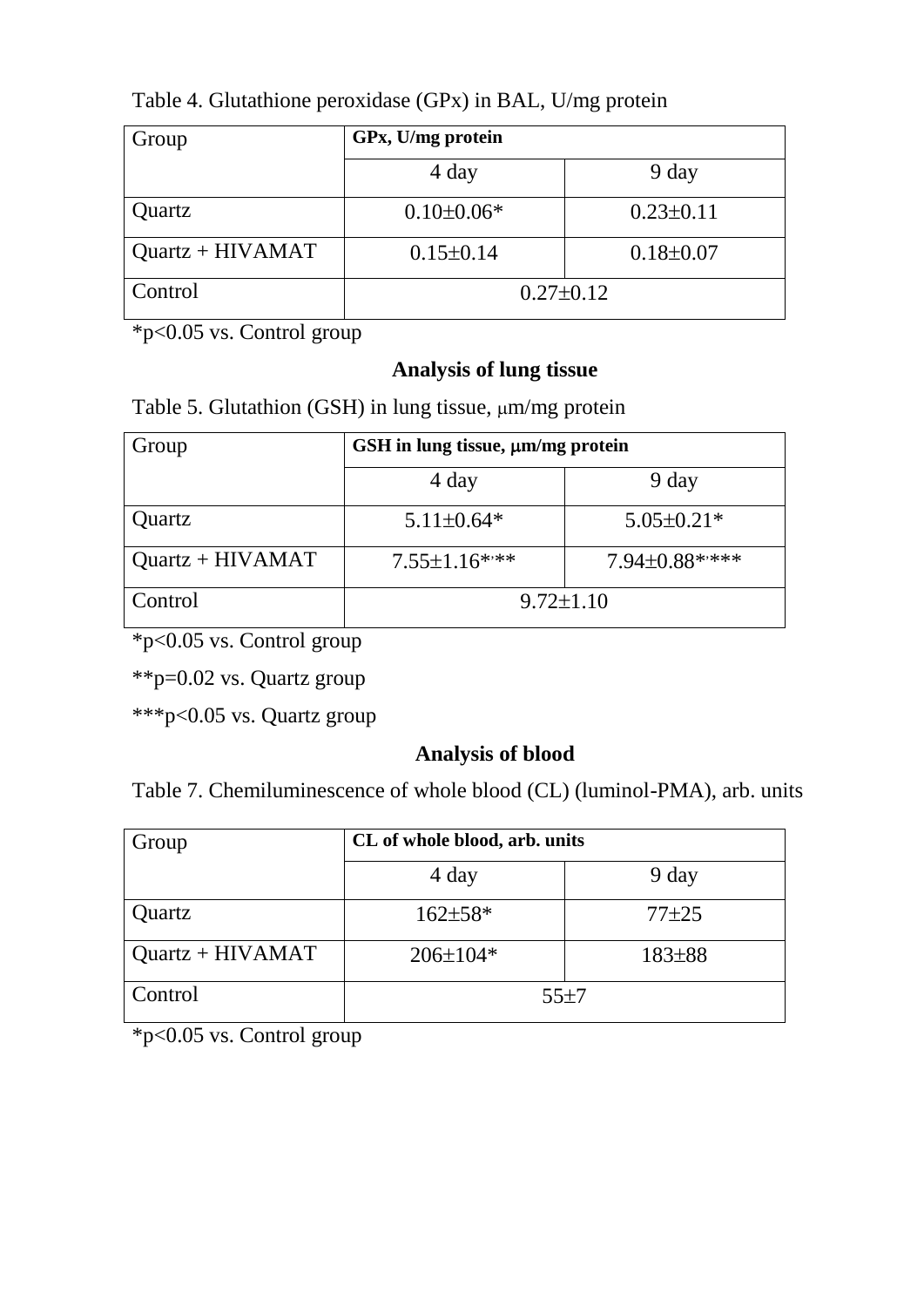Table 8. MDA in plasma,  $\mu$ M

| Group              | $MDA, \mu M$     |                  |
|--------------------|------------------|------------------|
|                    | 4 day            | 9 day            |
| Quartz             | $2.01 \pm 0.60*$ | $1.34\pm0.16*$   |
| $Quartz + HIVAMAT$ | $1.95 \pm 1.02$  | $1.55 \pm 0.26*$ |
| Control            | $1.07 \pm 0.26$  |                  |

\*p<0.05 vs. Control group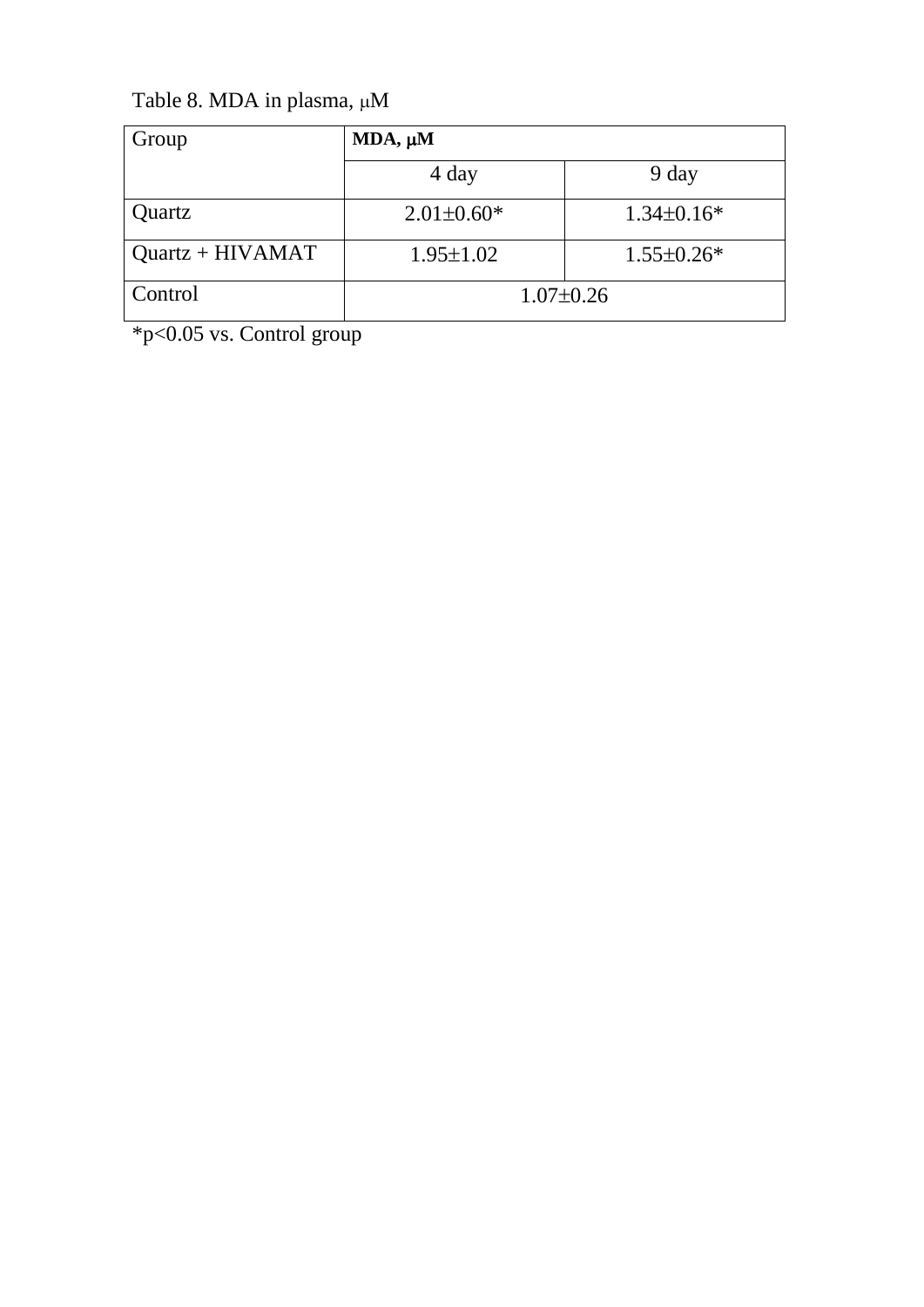